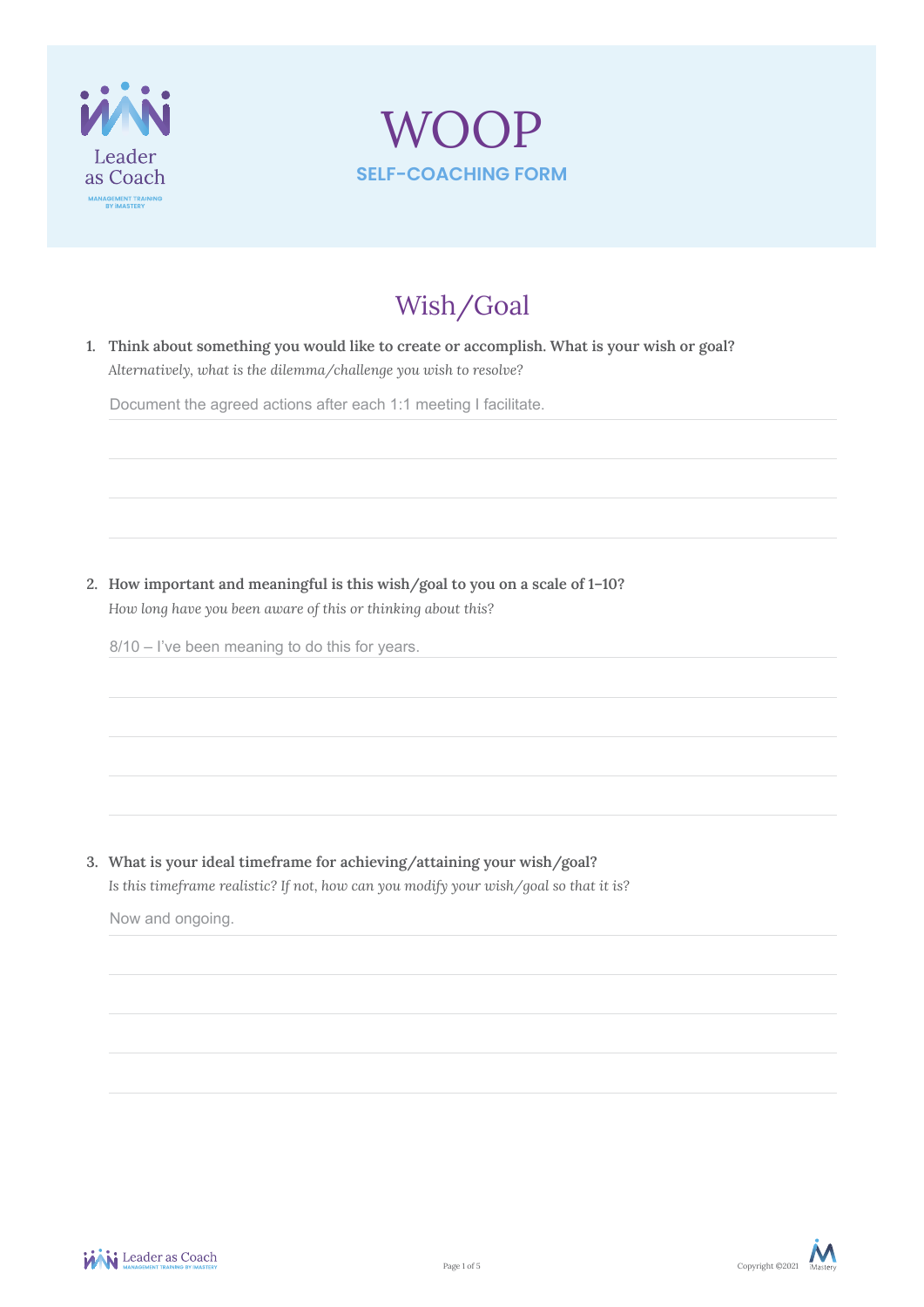## Outcome

### **1. What are some of the outcomes and benefits of fulfilling/accomplishing your wish/goal?**

*Challenge yourself to list more than 10 outcomes, benefits, and reasons why you want to fulfill/accomplish your wish/goal.*

• I'll feel more organised • I won't forget things • I can easily follow-up with people to check what they've actioned • Build accountability • Lead a high-performance team etc.

# Obstacle

- **1. What obstacles could get in the way of fulfilling/achieving your wish/goal?** *Begin by listing a range of obstacles. Also consider emotions, beliefs or habits that might hold you back from fulfilling/achieving your wish/goal.* 
	- Feels hard to do at the end of a meeting, I often need a short break No time between meetings

• Requires personal discipline.

**2. Identify the main 2 or 3 obstacles.** 



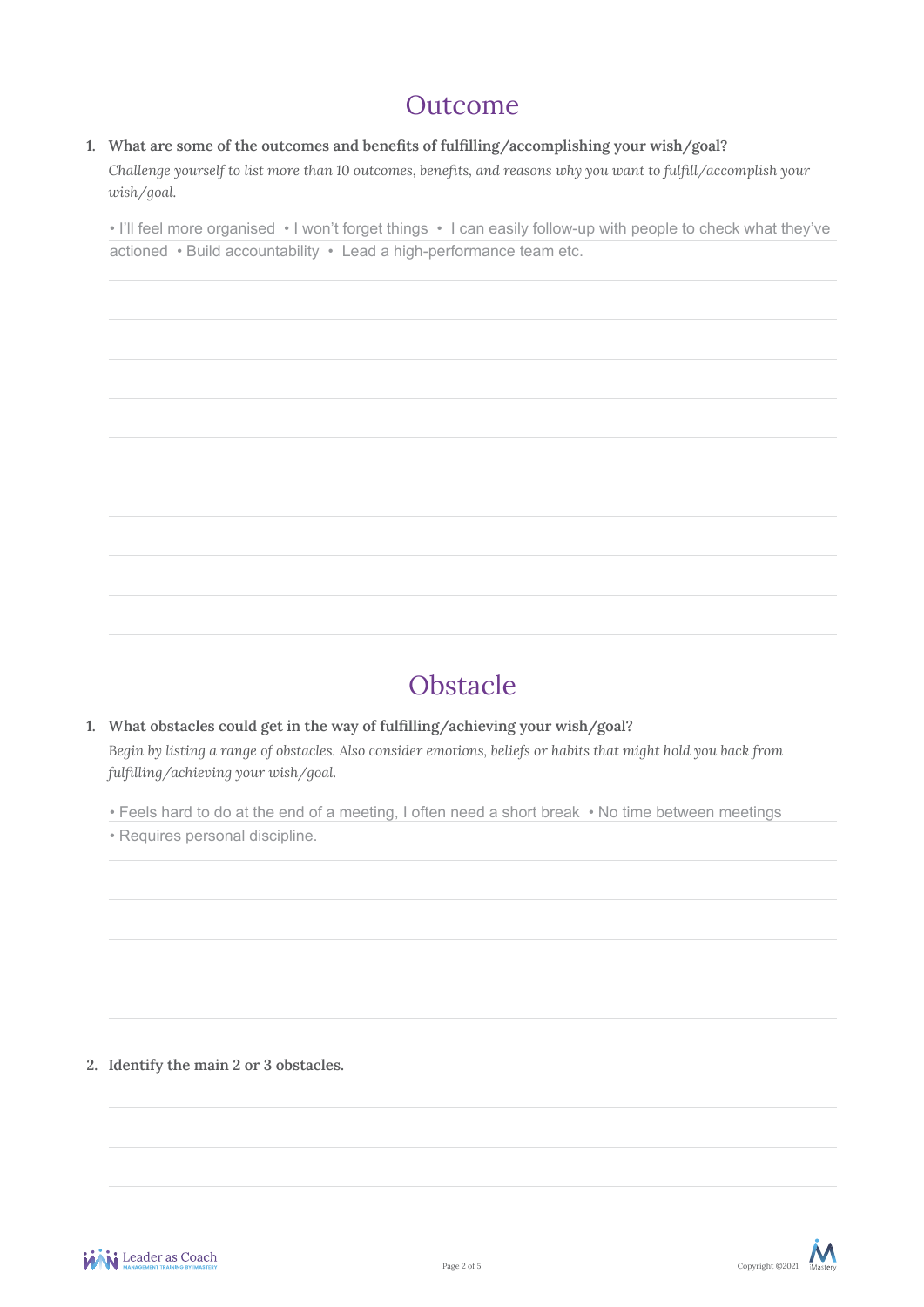# Plan

**1. When considering the main obstacles, brainstorm ideas to overcome them.**  *This may include both actions and effective thoughts.*

### **2. Summarise your plan to overcome obstacles using if-then mental contrasting.**

*If (your obstacle), then I will (your action or thought to overcome the obstacle).*

| then I will walk to the kitchen, make a tea, remind<br>myself that I normally need 7 minutes or less<br>to record the notes, and come back to my<br>desk and record them. |
|---------------------------------------------------------------------------------------------------------------------------------------------------------------------------|
| then                                                                                                                                                                      |
| then                                                                                                                                                                      |
| then                                                                                                                                                                      |
|                                                                                                                                                                           |

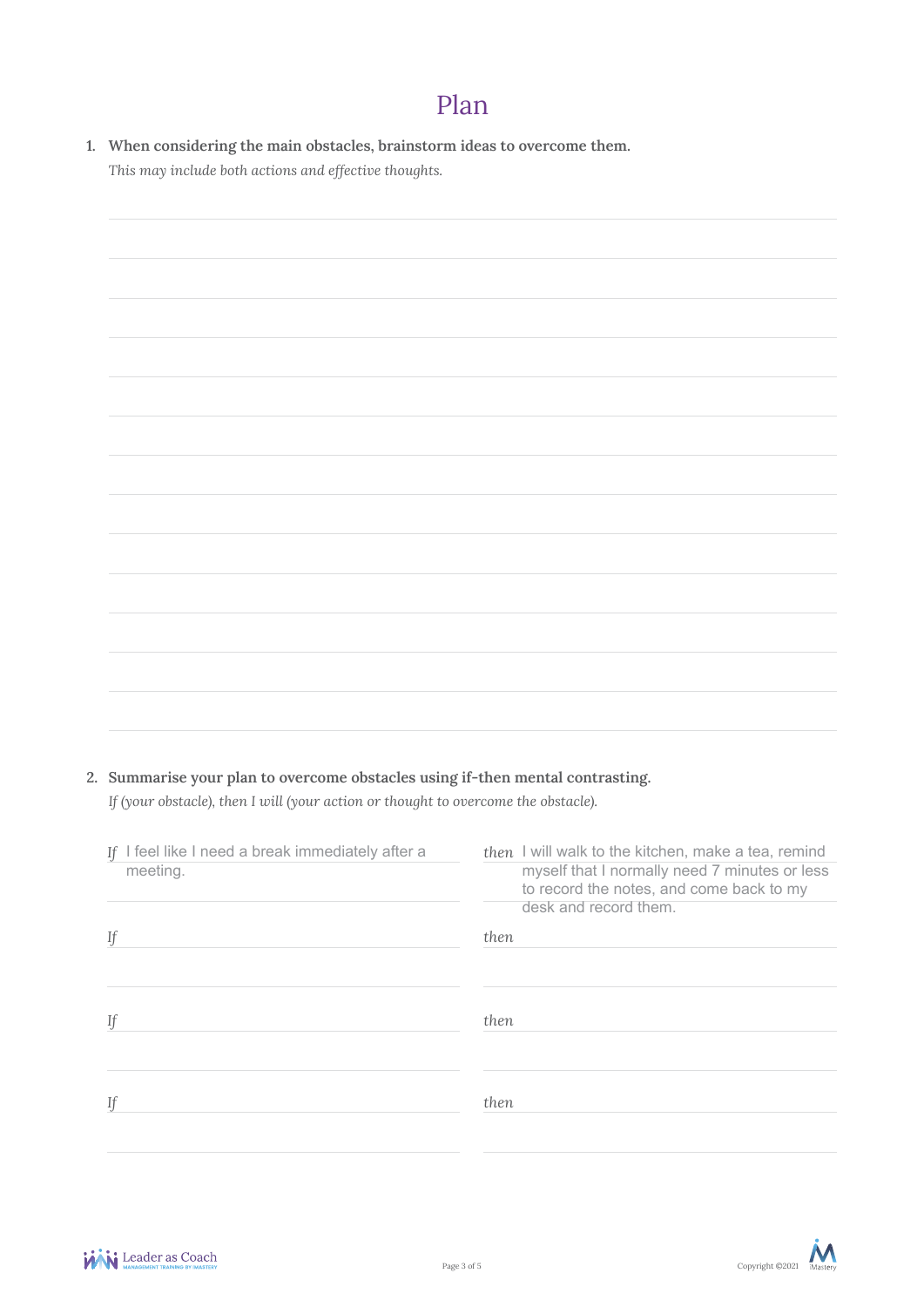## Smart

**1. If useful, restate your wish/goal as a SMART goal (Specific, Measurable, Achievable, Relevant and Timed).** *It may be slightly different than at the beginning of this exercise.* 

**2. What metrics could you track to assist you to achieve/attain your wish/goal?** 

Simple weekly chart listing meetings and noting if I've documented the agreed outcomes.

**3. Where will you document your wish/goal? What will support you to read and reflect on your wish/goal most days?**

Post-it note on the edge of my laptop as a reminder  $\cdot$  In my journal alongside other goals and habits.

**4. What additional action steps and activities might you undertake to assist you to achieve/ attain your wish/goal?**

*You don't need to know all the steps now, just enough to take action and get started. As part of your plan also consider how to make the steps and process enjoyable and satisfying.*

*Action step*

*When Diarised*